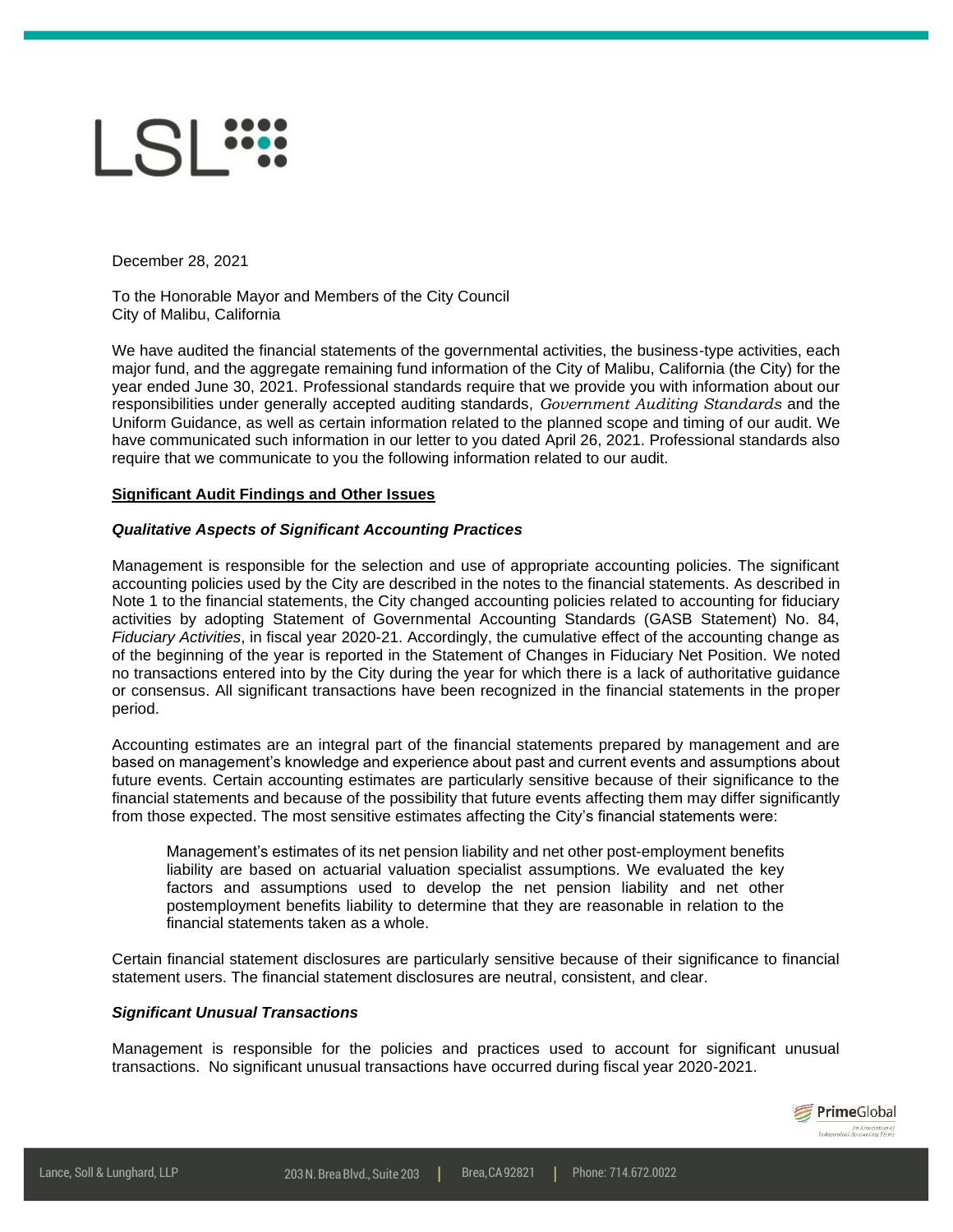

To the Honorable Mayor and Members of the City Council City of Malibu, California

# *Difficulties Encountered in Performing the Audit*

We encountered no significant difficulties in dealing with management in performing and completing our audit.

# *Corrected and Uncorrected Misstatements*

Professional standards require us to accumulate all known and likely misstatements identified during the audit, other than those that are trivial, and communicate them to the appropriate level of management. No misstatements were found.

# *Disagreements with Management*

For purposes of this letter, a disagreement with management is a financial accounting, reporting, or auditing matter, whether or not resolved to our satisfaction, that could be significant to the financial statements or the auditor's report. We are pleased to report that no such disagreements arose during the course of our audit.

# *Circumstances that Affect the Form and Content of the Auditor's Report*

New auditing standards were implemented in fiscal year 2020-2021 related to Statement of Auditing Standards 134, *Auditor Reporting and Amendments, Including Amendments Addressing Disclosures in the Audit of Financial Statements*, through Statement of Auditing Standards 140, *Supplementary Information in Relation to the Financial Statements as a Whole*. These standards updated the form and content of the financial statement auditor's report. The purpose of the change was to present an easier format for users to understand the results of the audit and management's responsibilities.

# *Management Representations*

We have requested certain representations from management that are included in the management representation letter dated December 28, 2021.

# *Management Consultations with Other Independent Accountants*

In some cases, management may decide to consult with other accountants about auditing and accounting matters, similar to obtaining a "second opinion" on certain situations. If a consultation involves application of an accounting principle to the City's financial statements or a determination of the type of auditor's opinion that may be expressed on those statements, our professional standards require the consulting accountant to check with us to determine that the consultant has all the relevant facts. To our knowledge, there were no such consultations with other accountants.

# *Other Audit Findings or Issues Discussed with Management*

We generally discuss a variety of matters, including the significant events or transactions that occurred during the year, business conditions affecting the City and business plans and strategies that may affect the risks of material misstatements, the application of accounting principles and auditing standards, with management each year prior to retention as the City's auditors. However, these discussions occurred in the normal course of our professional relationship and our responses were not a condition to our retention.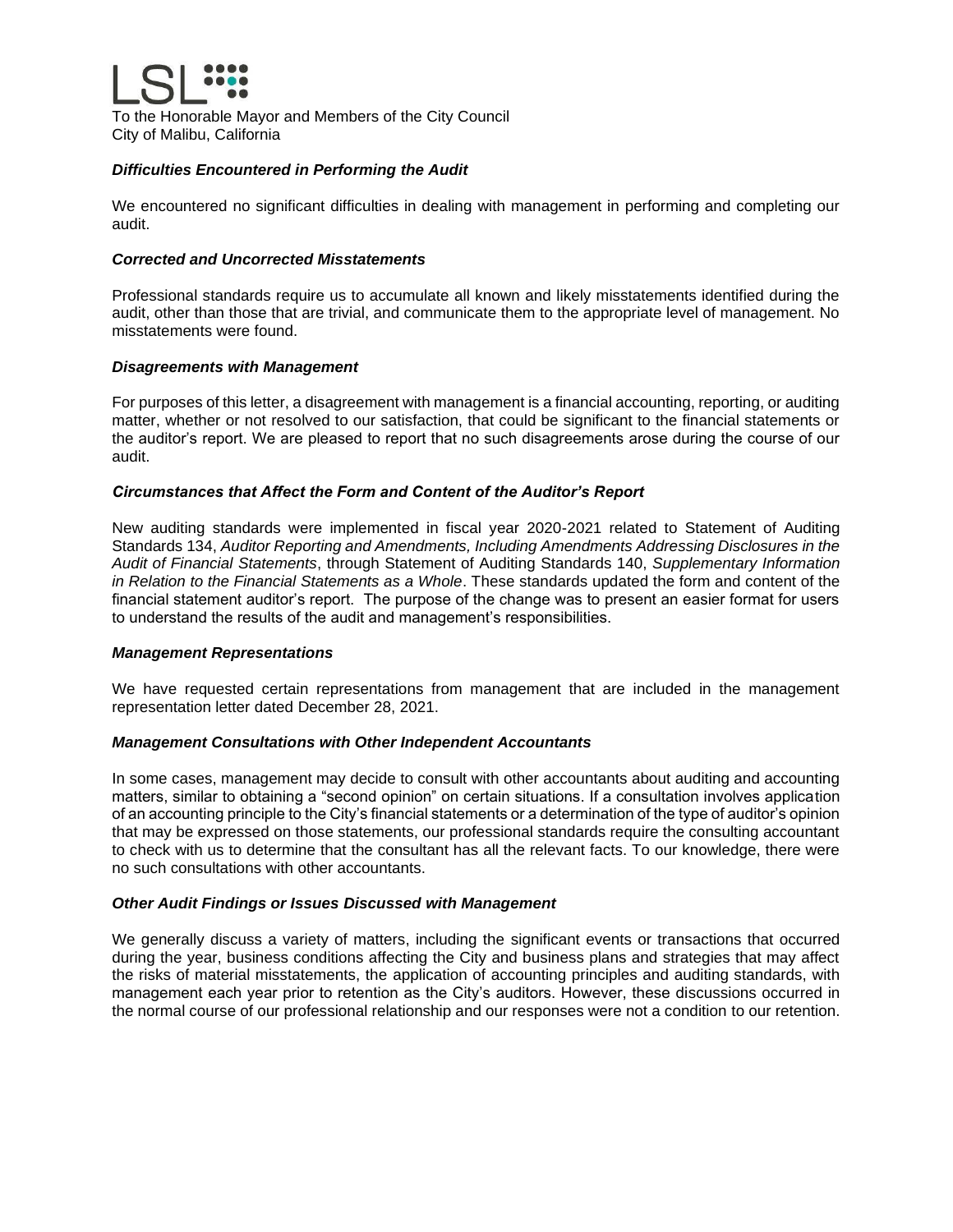

To the Honorable Mayor and Members of the City Council City of Malibu, California

# **Other Matters**

We applied certain limited procedures to the management's discussion and analysis; the budgetary comparison schedules for the General Fund and Grants special revenue fund; and the required pension and other post-employment benefits schedules as listed in the table of contents of the Annual Comprehensive Financial Report which are required supplementary information (RSI) that supplements the basic financial statements. Our procedures consisted of inquiries of management regarding the methods of preparing the information and comparing the information for consistency with management's responses to our inquiries, the basic financial statements, and other knowledge we obtained during our audit of the basic financial statements. We did not audit the RSI and do not express an opinion or provide any assurance on the RSI.

We were engaged to report on the combining and individual fund statements and schedules, which accompany the financial statements but are not RSI. With respect to this supplementary information, we made certain inquiries of management and evaluated the form, content, and methods of preparing the information to determine that the information complies with accounting principles generally accepted in the United States of America, the method of preparing it has not changed from the prior period, and the information is appropriate and complete in relation to our audit of the financial statements. We compared and reconciled the supplementary information to the underlying accounting records used to prepare the financial statements or to the financial statements themselves.

We were not engaged to report on the introductory and statistical sections of the Annual Comprehensive Financial Report, which accompany the financial statements but are not RSI. Such information has not been subjected to the auditing procedures applied in the audit of the basic financial statements, and accordingly, we do not express an opinion or provide any assurance on it.

The following new Governmental Accounting Standards Board (GASB) pronouncements were effective for fiscal year 2020-2021 audit:

GASB Statement No. 84, *Fiduciary Activities.*

GASB Statement No. 90, *Majority Equity Interests - an Amendment of GASB Statement Nos. 14 and 61.*

GASB Statement No. 98, *the Annual Comprehensive Financial Report.*

The following GASB pronouncements are effective in the following fiscal years' audits and should be reviewed for proper implementation by management:

Fiscal year 2022

GASB Statement No. 87, *Leases.*

GASB Statement No. 89, *Accounting for Interest Cost Incurred before the End of a Construction Period.*

GASB Statement No. 97, *Certain Component Unit Criteria, and Accounting and Financial Reporting for Internal Revenue Code Section 457 Deferred Compensation Plans.*